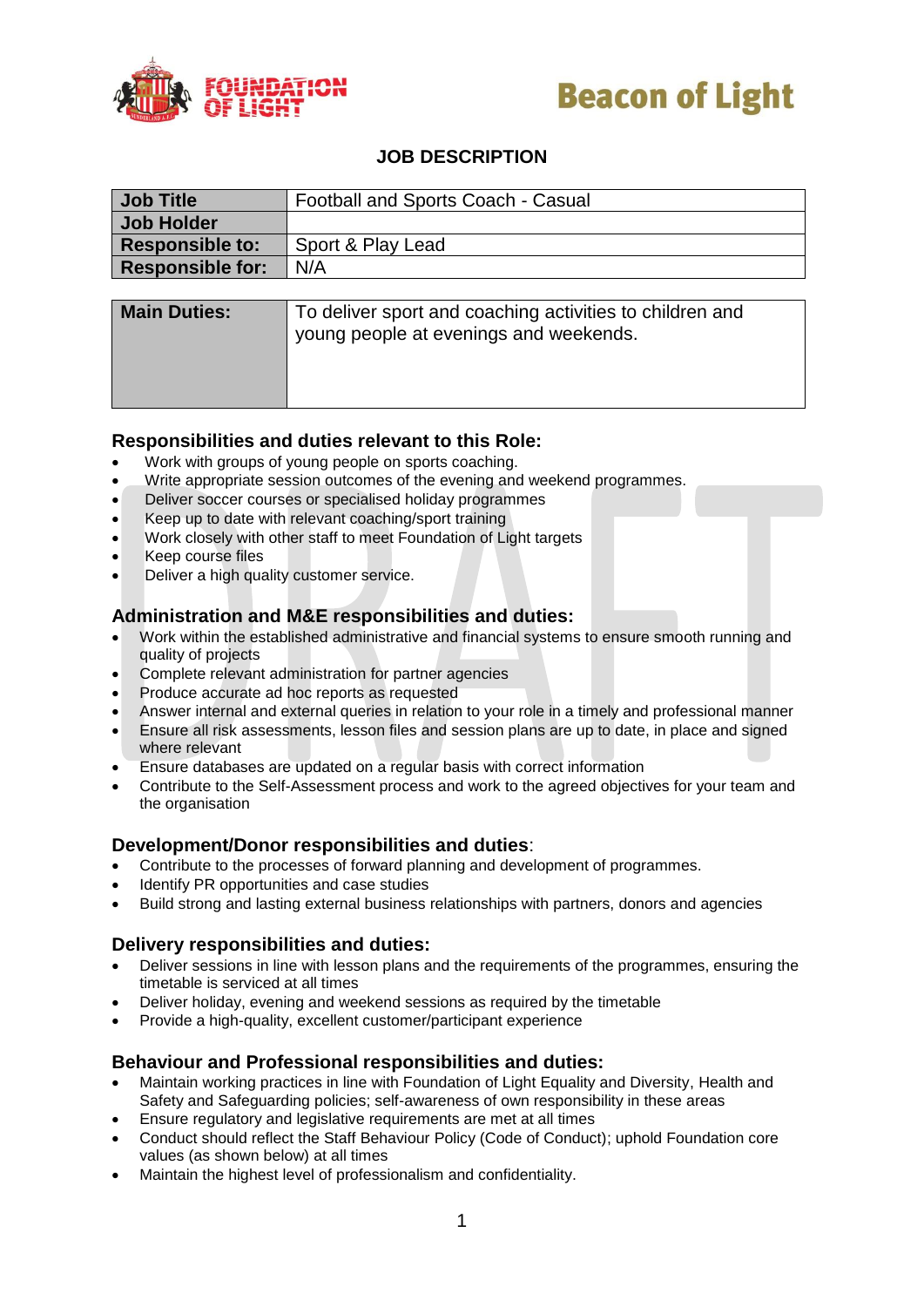



- Attend working groups and CPD session as required
- Build strong internal relationships
- Work in collaboration with colleagues to achieve the end goal
- Ensure positive organisational messages and culture are maintained
- Contribute to good housekeeping across all Foundation sites and equipment
- Follow the laid down policies and procedures at all times

#### **FOUNDATION OF LIGHT CORE VALUES**

**We work as a team We are professional We are proud of what we do and dedicated to achieving our goals We are progressive and forward thinking We are fully committed to achieving the best for our customers and communities We are passionate and enthusiastic**

*Please note - you may also be required to carry out other tasks, not listed, to assist in the efficient operation of our business. At all times you will be required to act in accordance with company policies, follow departmental procedures and maintain the highest level of confidentiality.*

|                   | Acceptance of the job description by the Employee: |
|-------------------|----------------------------------------------------|
| <b>Signed</b>     |                                                    |
| <b>Print Name</b> |                                                    |
| <b>Date</b>       |                                                    |
|                   |                                                    |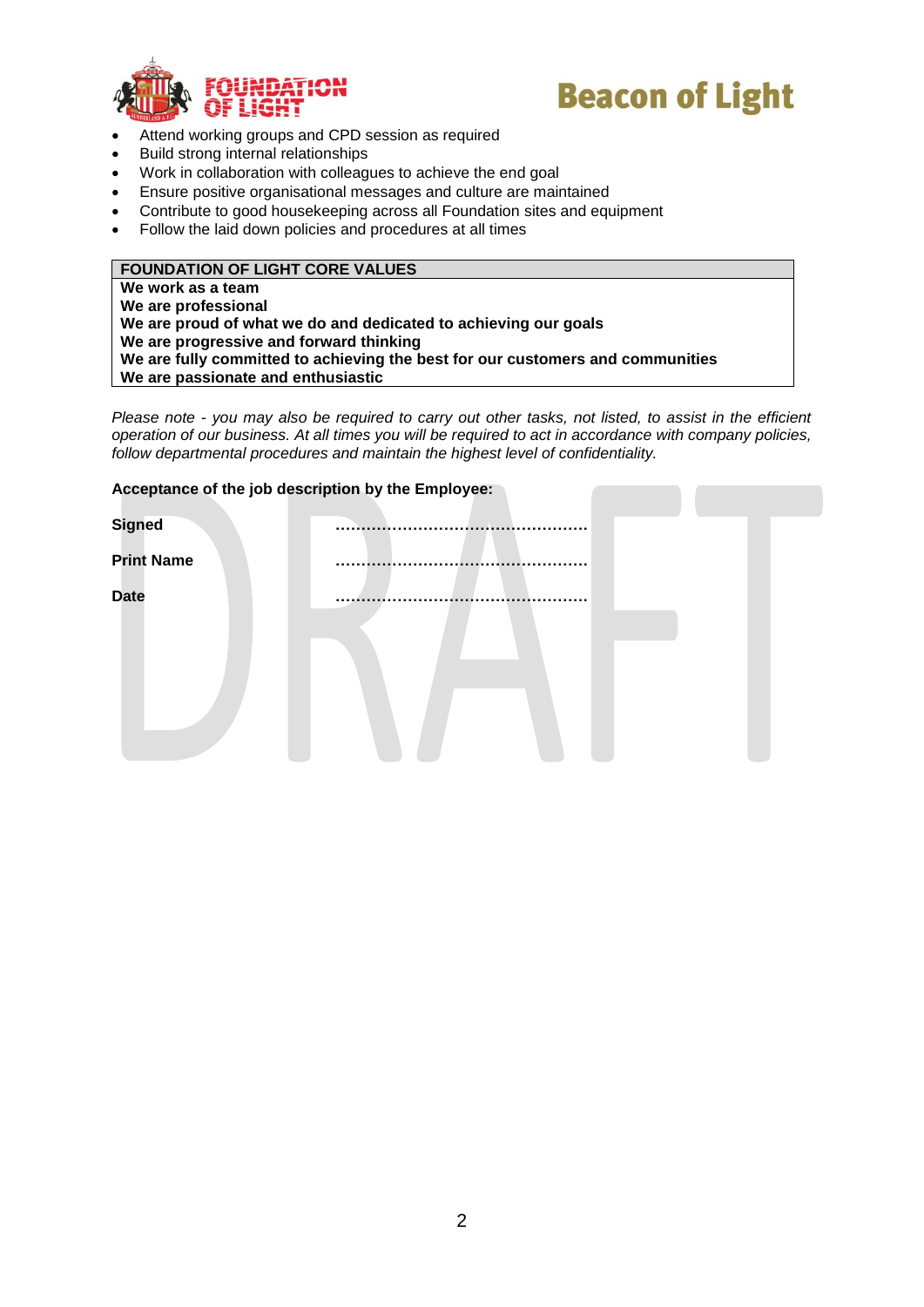



## **PERSONAL SPECIFICATION**

| <b>Requirement</b>                                       | <b>Essential (E) or</b><br>Desirable (D) |  |  |
|----------------------------------------------------------|------------------------------------------|--|--|
| <b>Skills:</b>                                           |                                          |  |  |
| Coaching                                                 | Ε                                        |  |  |
| Mentoring                                                | Ė                                        |  |  |
| Informal tutoring                                        | E                                        |  |  |
| Communication, oral and written                          | Ē                                        |  |  |
| Planning and control                                     | E                                        |  |  |
| Team work                                                | E                                        |  |  |
| Work on own initiative                                   | E                                        |  |  |
| Interpersonal                                            | Ė                                        |  |  |
| Conflict handling and resolution                         | E                                        |  |  |
| Creativity and imagination relevant to the workplace     | E                                        |  |  |
| <b>ICT</b> and administration                            | E                                        |  |  |
| Ability to work under pressure and to tight deadlines    | E                                        |  |  |
| Group work facilitation                                  | E                                        |  |  |
| Multi-tasking                                            | Ė                                        |  |  |
| <b>Qualities:</b>                                        |                                          |  |  |
| Commitment                                               | Е                                        |  |  |
| Flexibility                                              | Ē                                        |  |  |
| Honesty and trustworthiness                              | Ē                                        |  |  |
| Motivation and enthusiasm                                | Ē                                        |  |  |
| Patience and diplomacy                                   | E                                        |  |  |
| Persistence in the workplace                             | Ē                                        |  |  |
| Determination to succeed and meet targets                | E                                        |  |  |
| Commitment to equality and diversity, safeguarding and   | Ė                                        |  |  |
| health and safety                                        |                                          |  |  |
| Flexible approach to working hours                       | E                                        |  |  |
| <b>Knowledge:</b>                                        |                                          |  |  |
| <b>National Curriculum</b>                               | D                                        |  |  |
| <b>Healthy Schools Charter</b>                           | D                                        |  |  |
| FA Four Corner Player Development Model                  | D                                        |  |  |
| Sound knowledge of current Coaching techniques           | E                                        |  |  |
| Safeguarding                                             | E                                        |  |  |
| <b>First Aid</b>                                         | Е                                        |  |  |
| <b>Understanding:</b>                                    |                                          |  |  |
| Delivery of exceptional customer service                 | Ε                                        |  |  |
| Of the levels, abilities and ages of participants worked | E                                        |  |  |
| with                                                     |                                          |  |  |
| Of the need to work flexible hours to meet the needs of  | E                                        |  |  |
| the charity                                              |                                          |  |  |
| Commerciality                                            | Е                                        |  |  |
| Workplace behaviours and conduct                         | E                                        |  |  |
| <b>Experience:</b>                                       |                                          |  |  |